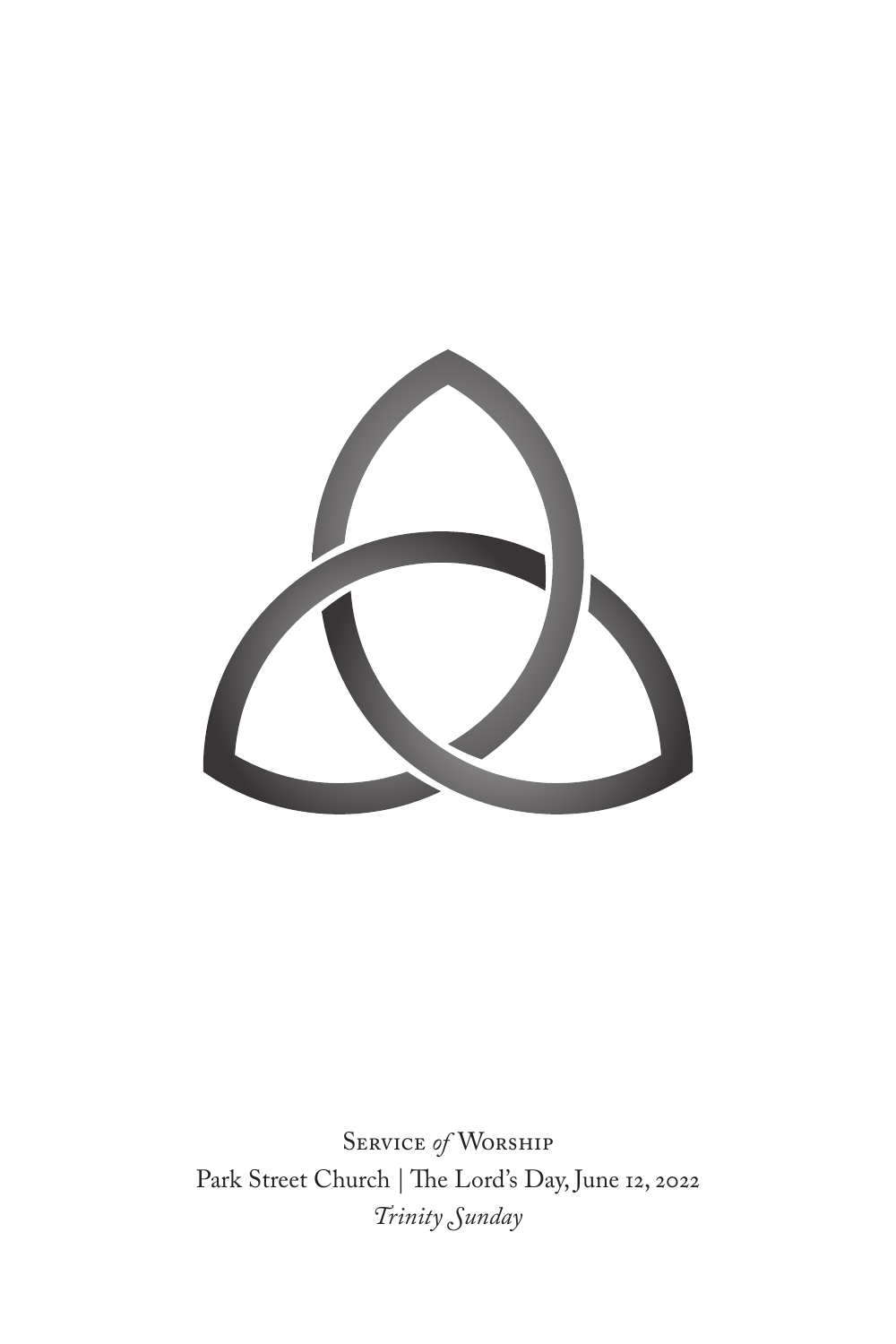*This service booklet contains instructions (usually under the traditional symbol* ¶*, called a pilcrow) and explanations to aid the full participation of God's people in his worship. The People read* **bold text** *with a loud voice. Scripture lessons are from the English Standard Version.*

*Today is Trinity Sunday, unique in the Christian calendar because it marks a biblical doctrine rather than a historical event. Trinitarian orthodoxy was formally elucidated by the Councils of Nicæa (ad 325) and Constantinople (ad 381), resulting in what we call the Nicene Creed. Park Street Church's founding in 1809 was motivated in large part by a desire to proclaim Trinitarian orthodoxy in the face of the Unitarian movement (which rejected the divinity of Christ).*

## the prelude

¶ *Music is played upon the organ or by the musicians, preparing us in body and mind to enter into the Lord's worship. Today's prelude is a musical commentary on the doctrine of the Trinity; page 7 contains an explanation of the piece.*

Prelude in E-flat "Trinity" J.S. Bach (1685–1750)

## **INTROIT**  $(\text{II am})$

O Trinity of Blessed Light

The mystery hidden from the eyes of learned men and sages, God has revealed us from the skies, in Scripture's holy pages:

That he is King of heaven's host and Lord of all creation. God, Father Son and Holy Ghost, has brought to man salvation. One Essence, but Three Persons.

Words: Paul Gerhardt (1607-1676) Music: arr. J. S. Bach

¶ *Immediately at the conclusion of the Introit, the People stand.*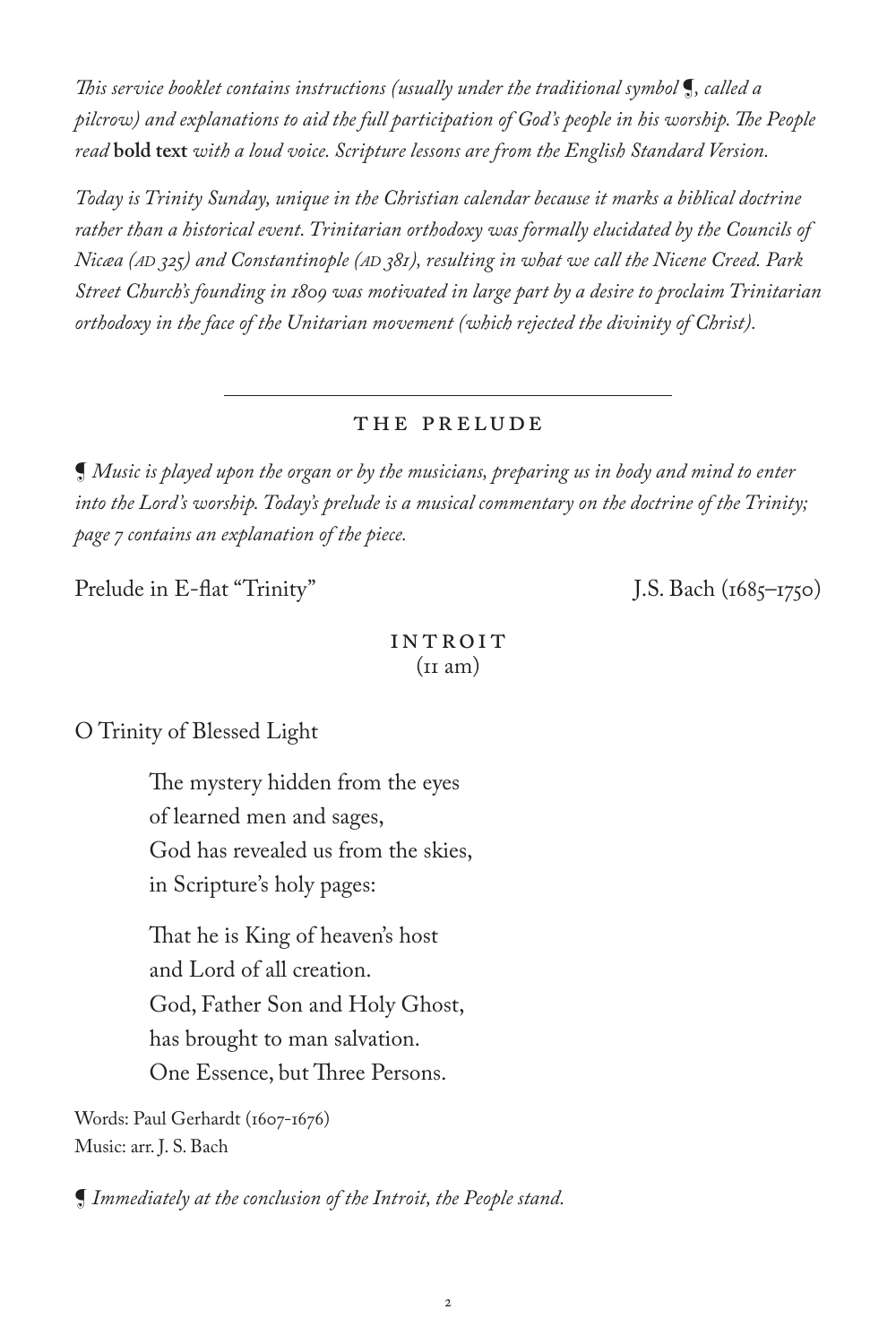#### call to worship

*from Te Deum, Athanasian Creed, & Psalm 100*

| Leader | We praise you, O God; we acclaim you as Lord.<br>The Holy Church throughout all the world worships you:                 |
|--------|-------------------------------------------------------------------------------------------------------------------------|
| People | Father, of majesty unbounded, your true and only Son,<br>worthy of all praise, and the Holy Spirit, advocate and guide. |
| Leader | The Godhead of the Father, of the Son, and of the Holy Spirit<br>is all one, the Glory equal, the Majesty co-eternal.   |
| People | We worship one God in Trinity, and Trinity in Unity.                                                                    |
| Leader | Enter into his gates with thanksgiving, and into his courts with praise:<br>be thankful to him, and bless his name.     |
| People | For the LORD is gracious, his mercy is everlasting,<br>and his truth endures from generation to generation.             |

## hymn

# № 100 Holy, Holy, Holy Nicæa

INVOCATION, CONFESSION OF SIN, *&* THE LORD'S PRAYER

#### ¶ *Led by the Elder*

**Our Father who art in heaven; hallowed be thy Name. Thy kingdom come. Thy will be done on earth, as it is in heaven. Give us this day our coming day's bread; and forgive us our debts, as we forgive our debtors; and lead us not into trial, but deliver us from the Evil One. For thine is the kingdom, and the power, and the glory, for ever. Amen.**

## THE PEACE

*Leader* The peace of the Lord be always with you.

*People* **And with your spirit.**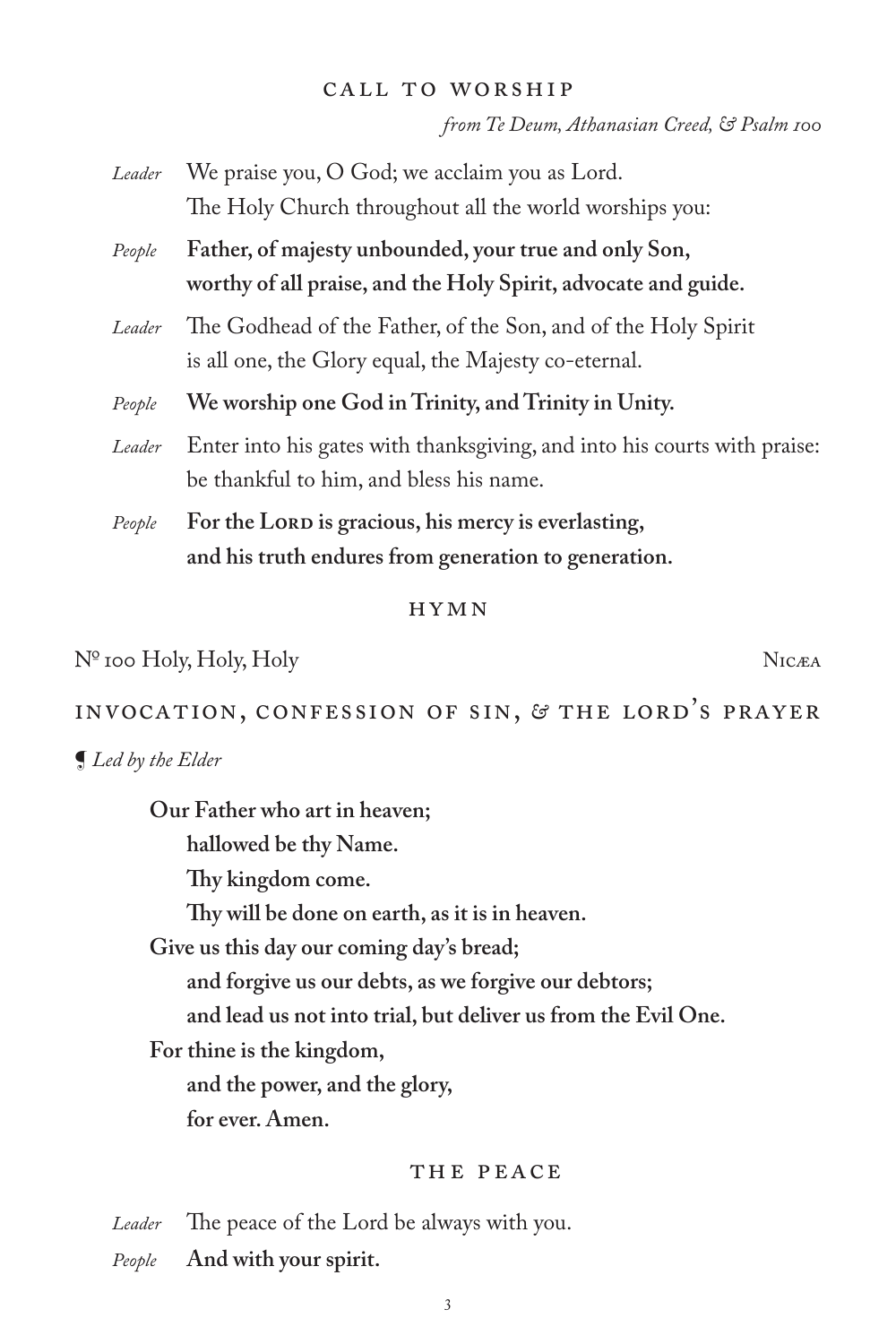¶ *Greet one another in the peace of Christ. Following the Peace, the People sit.*

## Announcements *&* LIFE OF THE CHURCH

# ANTHEM  $(in am)$

O Trinity of Blessed Light

O Trinity, most blessed light, O Unity of princely might,

As life the fiery sun imparts, shed thou thy beams within our hearts.

To thee our morning song of praise, to thee our evening prayer we raise; We praise thy light in every age, the glory of our pilgrimage.

All glory be to God above, and to the Son, the prince of love,

And to the Spirit, one in three! We praise thee blessed Trinity.

*Amen.*

Words: *O Lux Beata Trinitas*, St. Ambrose, 4th century Music: 1995 | Jeffrey Junkinsmith (b. 1956)

## The First Lesson

 *Daniel 10 pew Bible p.748*

*Reader* The Word of the Lord. *People* **Thanks be to God.**

## HYMN

¶ *A Minister prays for the Children. The People stand; Children are dismissed to Children's Church during the hymn.*

Nº 570 Faith of Our Fathers St. CATHERINE

¶ *The People sit.*

## The Second Lesson

 *Ephesians 6:10–18 pew Bible p. 979*

*Reader* The Word of the Lord.

*People* **Thanks be to God.**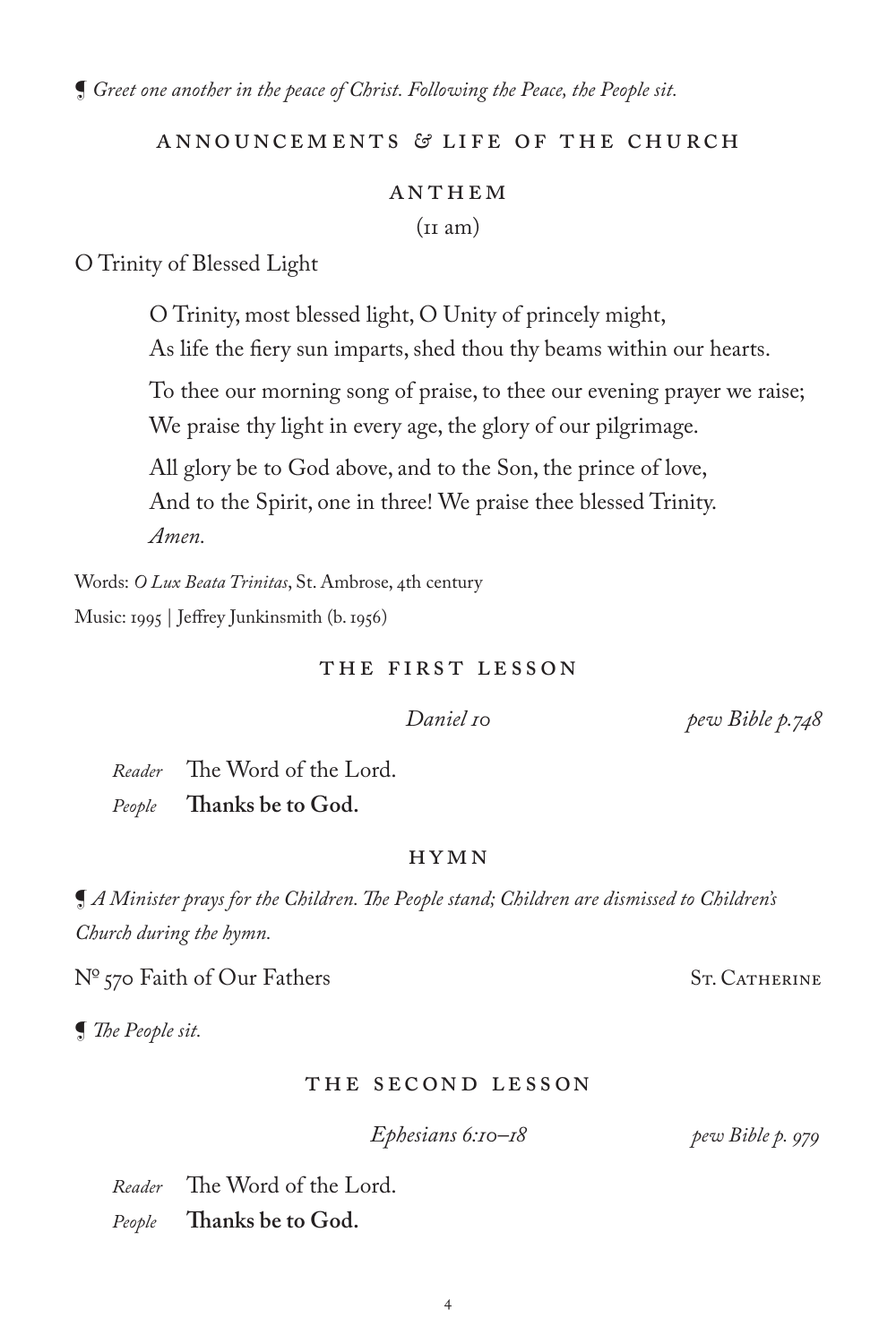## the Gloria Patri

¶ *The People stand. (Hymn № 734)*

**Glory be to the Father, and to the Son, and to the Holy Ghost; as it was in the beginning, is now, and ever shall be, world without end. Amen, Amen.**

¶ *After the prayer, the People sit.*

#### SERMON

 *All Prayer* Michael Balboni

HYMN

¶ *The People stand.*

Nº 572 Onward, Christian Soldiers St. GERTRUDE

#### THE PRAYERS

¶ *The People kneel or sit. A Minister leads the People in prayer for the world, the church, the sick, and the suffering.*

#### **OFFERTORY**

¶ *The People sit. The offering plates are passed. Music is offered to the Lord.* 

# Presentation of Offerings

¶ *The People stand and sing as the offerings are brought forward by the ushers. A Minister then presents them to the Lord in prayer.*

> **Praise God, from whom all blessings flow; Praise him, all creatures here below; Praise him above, ye heavenly host; Praise Father, Son, and Holy Ghost. Amen.**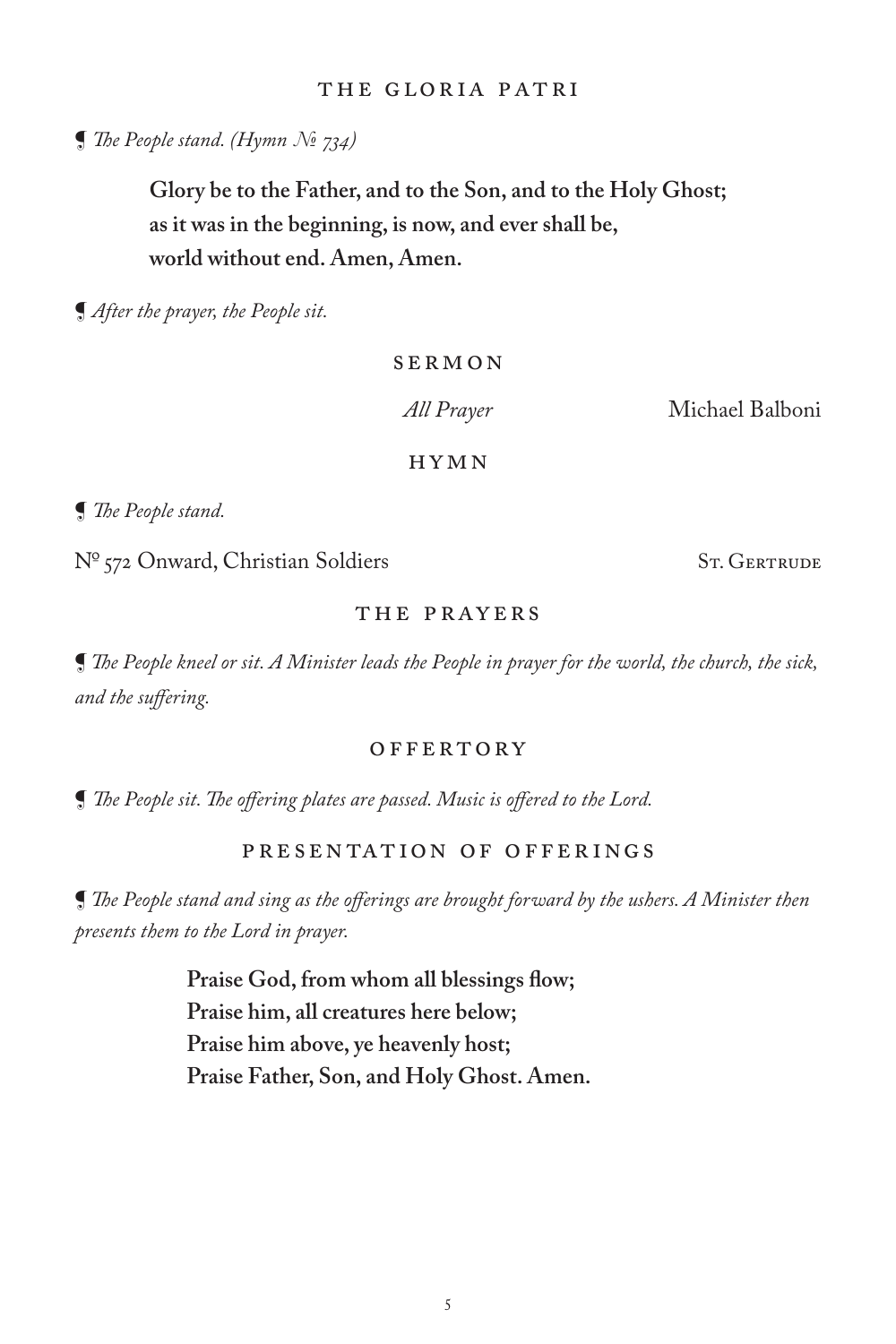HYMN



Words: *Te Deum*, 4th cent., attr. I. Franz. ca. 1774, tr. 1853 | Music: *Katholisches Gesangbuch,* Vienna, ca. 1774  $t_{\text{new}}$ , and  $t_{\text{new}}$ ,  $t_{\text{new}}$ ,  $t_{\text{new}}$ ,  $t_{\text{new}}$ ,  $t_{\text{new}}$ ,  $t_{\text{new}}$ ,  $t_{\text{new}}$ ,  $t_{\text{new}}$ ,  $t_{\text{new}}$ ,  $t_{\text{new}}$ ,  $t_{\text{new}}$ ,  $t_{\text{new}}$ ,  $t_{\text{new}}$ ,  $t_{\text{new}}$ ,  $t_{\text{new}}$ ,  $t_{\text{new}}$ ,  $t_{\text{new}}$ ,  $t_{\text{new}}$ ,  $t_{\text{new}}$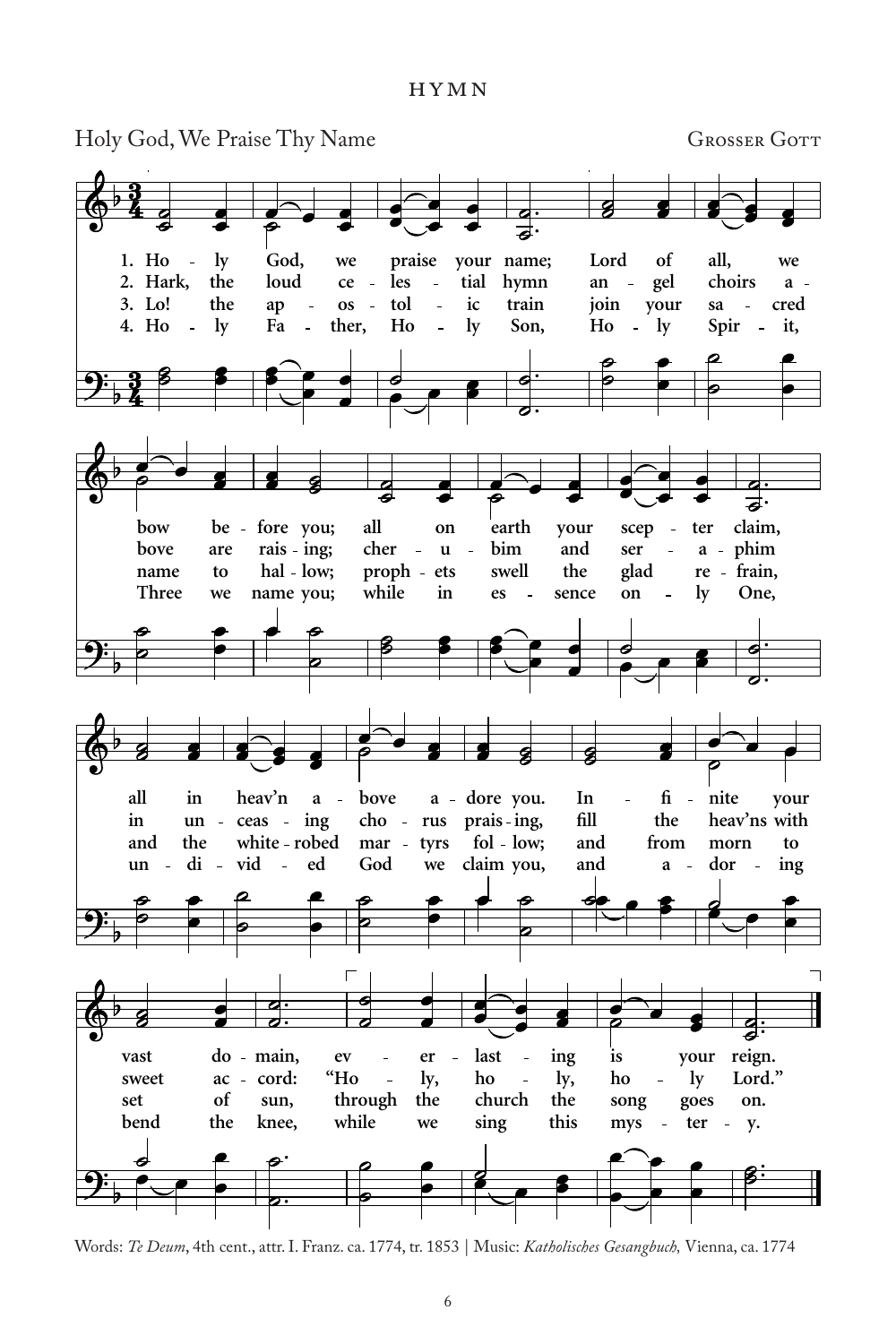#### BENEDICTION

#### The POSTLUDE

¶ *The People sit or may leave quietly as a joyous work is played upon the organ. Please be respectful of those listening to the postlude in the sanctuary or via the livestream. Read about the music below.*

Fugue in E-flat "Trinity" J.S. Bach (1685–1750)

#### *Musical Note*

Bach's Prelude and Fugue in E-flat major is a musical essay on the Trinity, evoking various characteristics of the Godhead; patterns of threes permeate the music. Despite the truths in the music, we cannot fully explain the Trinity, and the Church's understanding of the Trinity is best stated in the words of the Athanasian Creed.

Three different musical strains appear in the **prelude**, each from a national style: French, Italian, and German, calling to mind that the Trinity is God of the nations. These strains have shared aspects, as we worship one God in unity. The first strain, majestic and lofty, is called a "French overture," and represents God the Father. The second strain begins in echoes: loud, then quiet, representing the dual nature of Christ: fully man, fully God. After the echoes, a gradually descending pattern evokes Christ's incarnation, and a sudden shift into the minor key hints at his suffering. Proceeding from the first two sections, the third strain evokes the wind of the Holy Spirit.

These aren't typical "sections" of music, as if the Trinity were made up of three parts, which together add up to God (heresy of *partialism*). There aren't clean breaks where the music changes from one mode to another, as if God is sometimes the Son, sometimes the Father (heresy of *modalism*). The music flows organically as one piece, and the sections even overlap.

The **fugue** is a "triple fugue," and has three distinct themes. The principal theme (and anchor for the listener) is a tune called St. Anne which we sing to "Our God, Our Help in Ages Past." Though the fugues share material, there is no sense that one is created out of the other (heresy of *Arianism*). The first fugue is written in the majestic *stile antico*, which Bach always used to point to God the Father. The second section, representing the Son, is played more quietly, calling to mind Jesus's humanity. It has its own theme, since the Son is not the Father - but the ST. ANNE tune, hidden at first, eventually appears plainly ("at the right time"), illustrating that the Son is God. The music draws down to an unstable moment that lacks finality: "But if I go, I will send [the Holy Spirit] to you." In the third section, the Holy Spirit is appears as a rushing wind, with a new theme. The Spirit is not the Father, and the Spirit is not the Son. But the ST. ANNE subject appears (in the pedals) the Spirit *is* God! The St. Anne tune is not transformed into the lively rhythms of the Spirit theme, but appears in the stately fashion of the first fugue: the persons of the Trinity are the *same* God, not three (heresy of *Tritheism*). At the conclusion of the piece, everything comes together as one: the voices distinct, yet musically indivisible. "We worship one God in Trinity, and Trinity in Unity; neither confounding the Persons, nor dividing the Essence."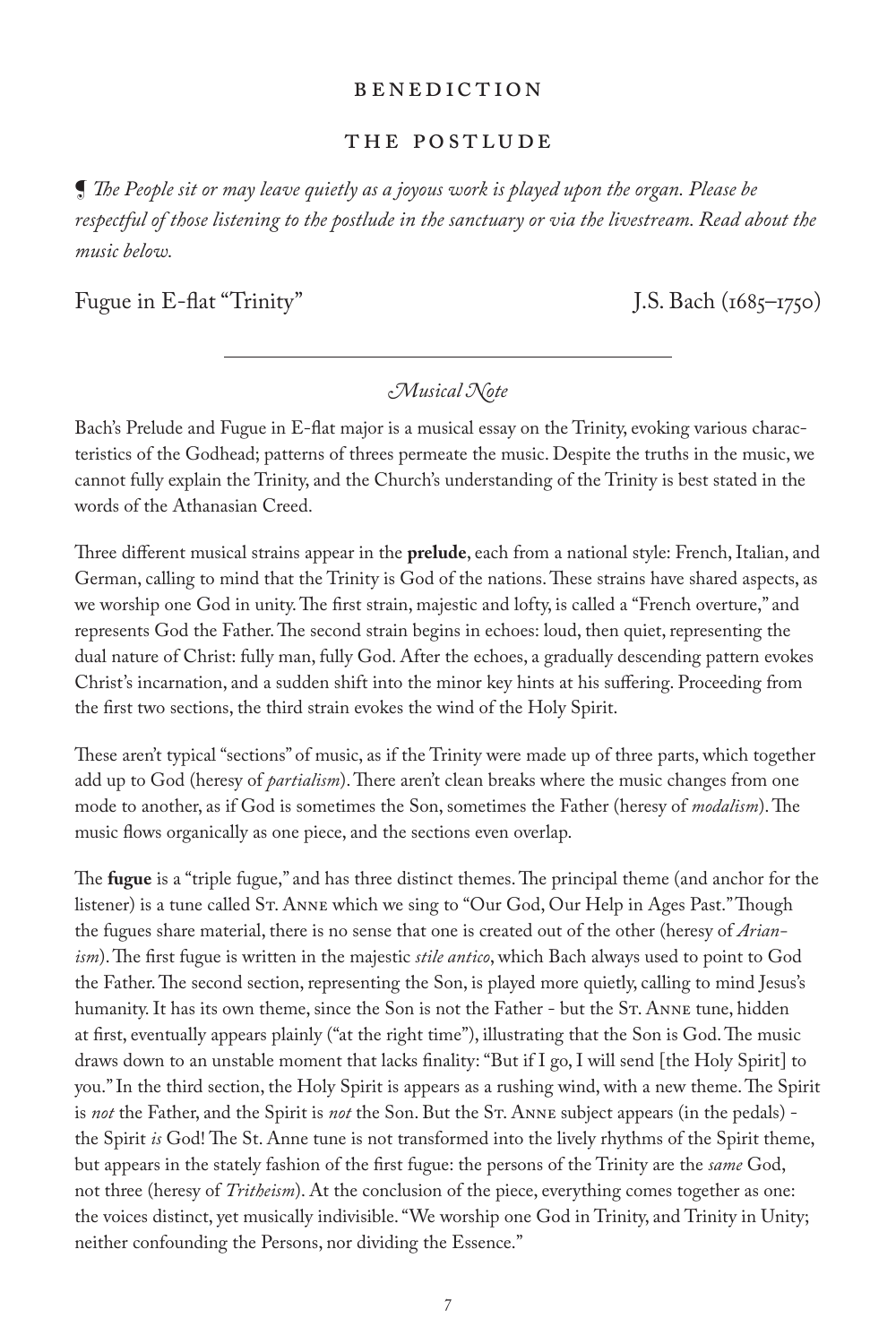# service leaders and participants

|                                                                                   |                                                                       | Mark Booker, Senior Minister             |  |
|-----------------------------------------------------------------------------------|-----------------------------------------------------------------------|------------------------------------------|--|
|                                                                                   | Nathan Skinner, Director of Music                                     |                                          |  |
| PREACHER                                                                          | Michael Balboni, Associate Minister                                   |                                          |  |
|                                                                                   | ASSISTING MINISTER Tim Leary, Director of Graduate Student Ministries |                                          |  |
|                                                                                   |                                                                       | ELDERS 8:30 Cindy Cutlip                 |  |
|                                                                                   |                                                                       | $II:oo$ Doug May                         |  |
|                                                                                   |                                                                       | LAY READERS $8.30$ Margaret Diffenderfer |  |
|                                                                                   | <i>II:</i> 00                                                         | Jill VanderWoude                         |  |
| The Sanctuary Choir; Daniel Schmunk, Director of Choral Music<br><b>MUSICIANS</b> |                                                                       |                                          |  |

*A complete staff directory can be found at www.parkstreet.org/about-us/staff/*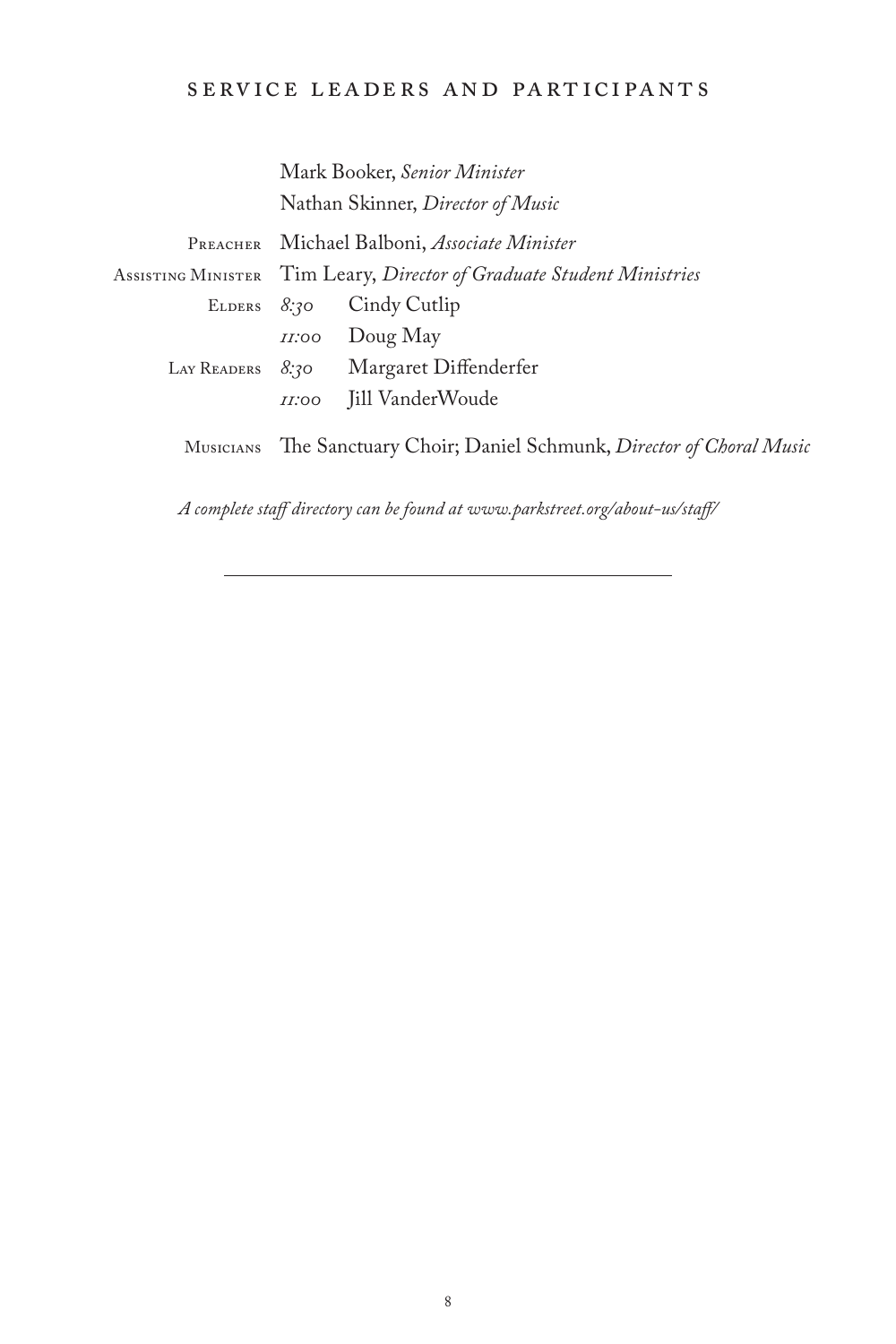## COLLECTIVE PRAYERS

*"Praying at all times in the Spirit, with all prayer and supplication. To that end, keep alert with all perseverance, making supplication for all the saints" Ephesians 6:18*

## **Let us pray together for...**

Children and teens completing school, that they would have spiritually and socially refreshing summers.

God's protection and spiritual power over summer Christian camps including Park Street's Kidsweek, Camp Brookwoods and Dear Run (NH), and Moose River Outpost (ME).

Teachers to hear God's words of encouragement and strength over the summer, and for perspective and energy for their vocations to teach and lead children.

High school seniors as they transition to next steps, and for God's clear guidance and for faith to grow.

Blessing and protection over Park Street School, Boston Trinity Academy, and Lexington Christian Academy.

## **Let us pray for and extend our compassion to:**

The family and friends of Susie Lipscomb, mother of congregant Julie Halvorsen, who passed into the glory of the presence of Christ the King on May 23, 2022.

*Submit prayer requests to:* **www.parkstreet.org/requestprayer** *(or call 617-523-3383).*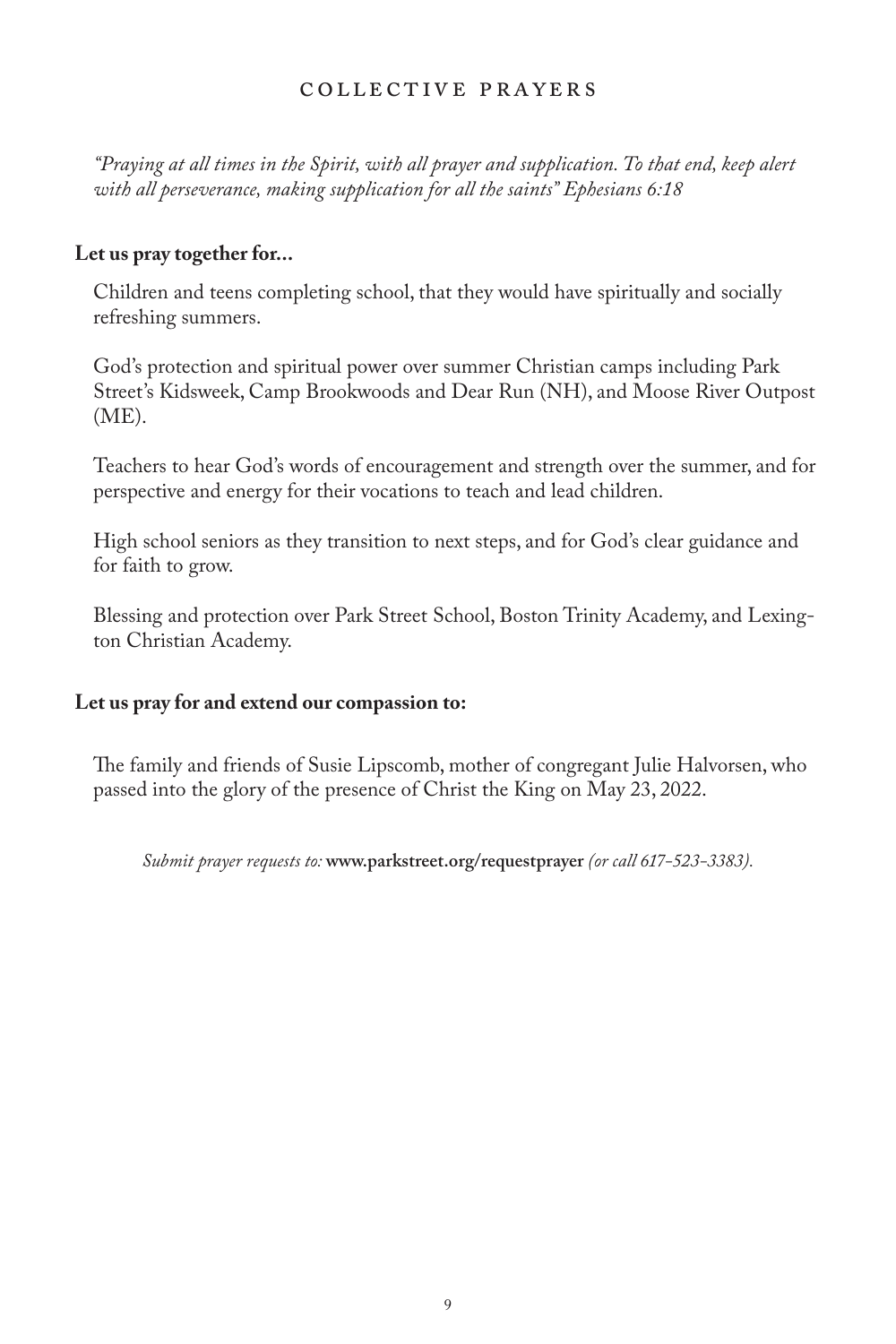## Announcements

## **June All–Church Prayer Schedule**

Sat, Jun 11, 8:30–9:30 am (Zoom) Sat, Jun 25, 8:30–9:30 am (led by PSC Missions, Zoom)

## **Second Sunday Meals on the Common–Pack a Picnic! | Today |** *after all services*

**Kidsweek Registration Closing | Today |** Register: **parkstreet.org/events**

**Freedom Trail Guides | Part–Time Summer Jobs Available | parkstreet.org/jobs**

## **All–Church Camp | Aug 24–28 | Camp Laurel South in Casco, Maine**

Join us for 2, 3, or 4 nights as we gather as a church family and enjoy God's beautiful creation! Registration includes meals and full use of all the camp has to offer. Registration closes Aug 1. Register at parkstreet.org/events. Questions? Email: **aherndon@parkstreet.org**

## **College Summer Ministry | Jun 17–Aug 5 | 7:00–8:30 pm**

Join Park Street College Ministry this summer for dessert, discussion, worship and fellowship at the Wilson House (PSC's college ministry house in Harvard Square). We will discuss Tim Keller's book *Prayer*. Contact Saara Luna: **saara\_luna@fas.harvard.edu**

# **HOME Ministry–Invitation to Serve our Local Unhoused & Housed Guests**

Serve food and create a hospitable atmosphere of safety, calm and conversation in the name and spirit of Jesus. Thu 5:45-7:15 pm and/or Sat 8:30-11:30 am. Signup: **parkstreet.org/cityengagement**

## **Lead and Associate Preschool & Elementary Teachers at Park Street School** Email: **employment@parkstreetschool.org** to apply for the 2022–23 school year.

*Sign up for regular updates at:* **parkstreet.org/enews**  *For more in-depth announcements, or for registration links, please visit:* **www.parkstreet.org/announcements**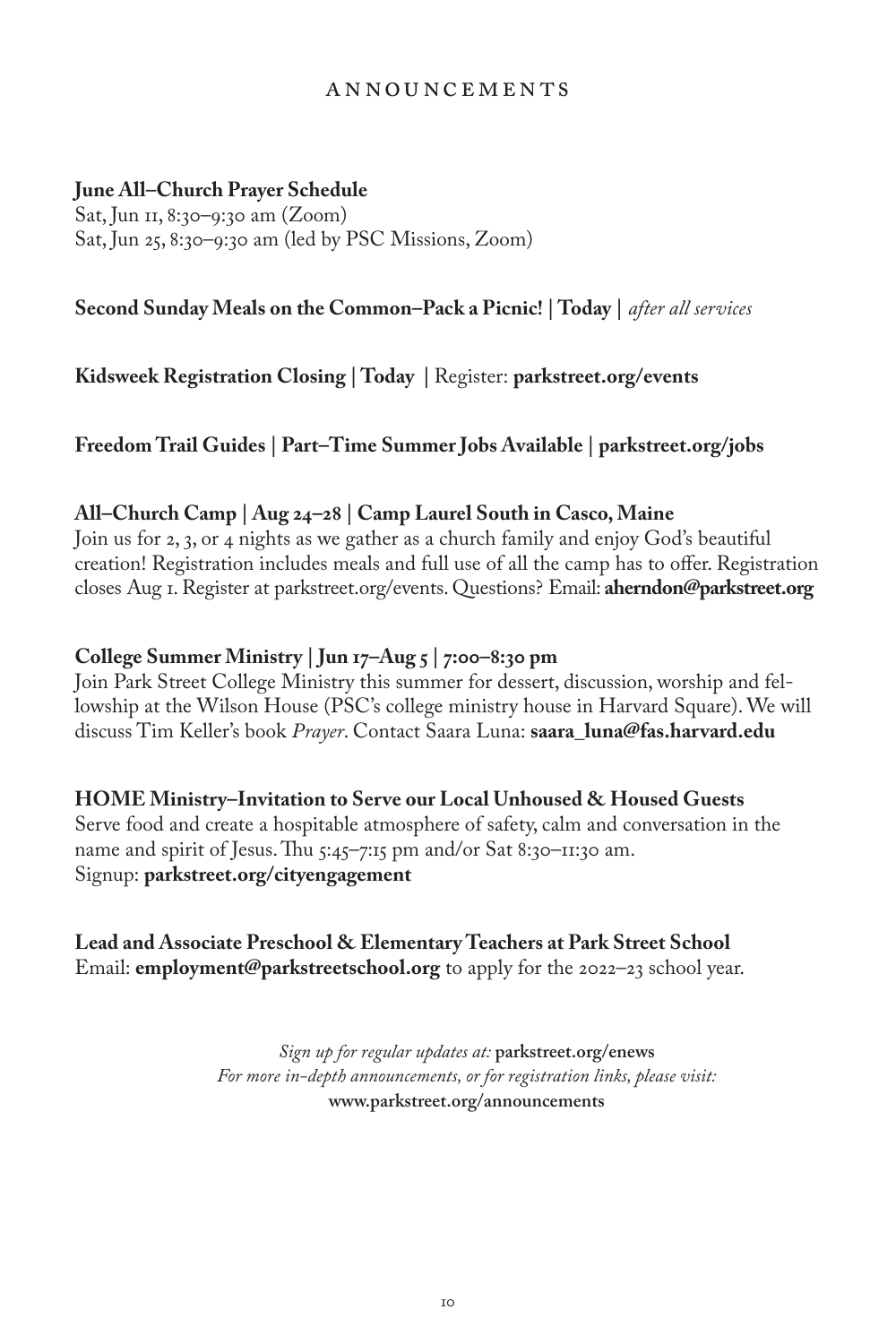## High school senior recognition

Alex Johnston – *Tewksbury High School* Jay Vogan – *Melrose High School* Tobias Freeman – *Lexington Christian Academy* Amelia VanderWoude – *Masconomet Regional High School* Arielle Ma – *Wayland High School* Isabelle Ma – *Wayland High School* Maddi Wilford – *Amesbury High School* Timothy Cole-French – *Boston College High School* Margaret Parada - *American International School of Cape Town* Heide Ziegler – *Trivium School* Jadyn Abraham – *Lexington Christian Academy* Marty He - *Cambridge Rindge and Latin School* Daniel Martin - *Ashland High School* Simon Stanton - *Homeschool*